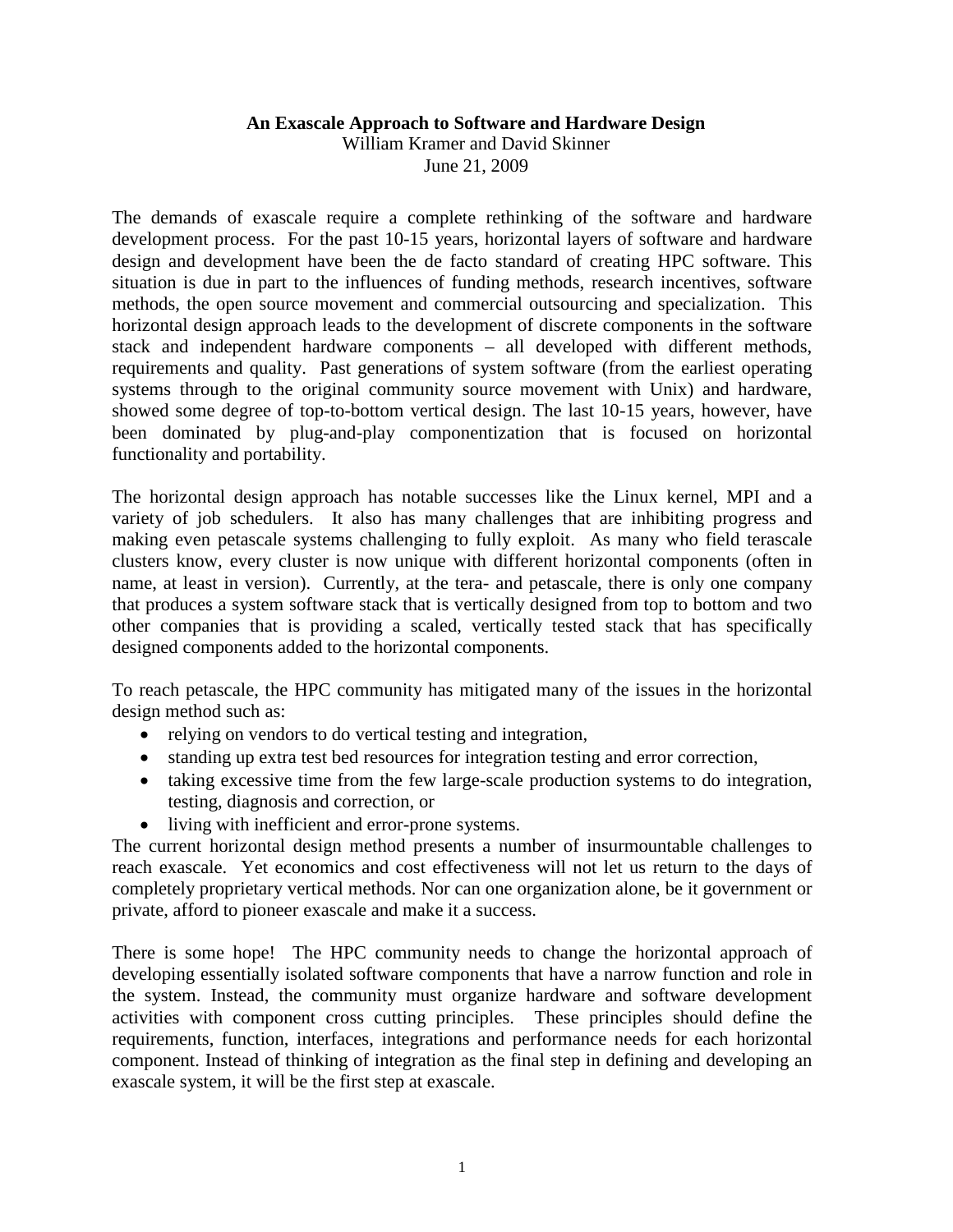The cross cutting requirements for the vertical design approach were identified to first order at the first IESP workshop. They include: resilience (reliability and fault tolerance); performance; programmability; computational models; I/O; consistency and verification; resource management; and power management/total cost of ownership.

There are limited proofs of existence that hint that the vertical design approach yields an effective and long-lived, yet flexible, solution to this conundrum. Some examples include:

- The DOE SciDAC program. SciDAC introduced the concept of software application development teams and software infrastructure teams that are linked in an iterative approach to developing applications that rely on increasingly more effective software infrastructure.
- Scientific "framework" development for large-scale experiments and long-lasting infrastructure. High energy physics regularly uses a formal process of vertical architecture definition, software development and testing often incorporating thousands of funded and unfunded contributors. The processes here are notable for progressive demonstrations of integrated milestones (e.g. Data Challenges) and timely delivery of equipment that is being co-developed.
- The methods used to produce community-based software such as the High Performance Storage System, which follows formal methods and shares development and support across multiple organizations via formal agreements.
- Commercial operating system development methods such as those at IBM, Sun and Cray.
- Formal testing methods that are used in the verification and validation of network protocol change proposals.

One factor motivating a renewed emphasis on vertical integration is the dominance of software failures as the causative factors in large-scale system lack of availability. Failure at scale of system software such as filesystems, batch schedulers and even authentication mechanisms such as LDAP is a major problem for HPC resource managers. In many cases, vendors leverage software that works well at smaller scales, but they place too much reliance on the ability of the software to integrate seamlessly at all levels. Some studies (Kramer W. T., 2008) indicate that on large systems, across vendors and architectures, software accounts for the majority of systemwide failures on HPC systems.

User experience can also suffer when developers pay insufficient attention to end-to-end software functionality. The usability of tools such as debuggers and performance profilers can diminish significantly when they are used beyond the scale that software vendors are capable of testing. Usability and thus the value of the HPC resource to science can be improved by a more goal-oriented vertical approach, one that builds in expectations of usability at scale.

The vertical approach is not at odds with previous approaches to HPC software development. A tightly coupled vertical design can still produce software that is of lateral use, but attention to vertical integration diminishes risks of software failure when relying upon "off the shelf" generic software. Vertical integration does not replace these software components but improves them for HPC.